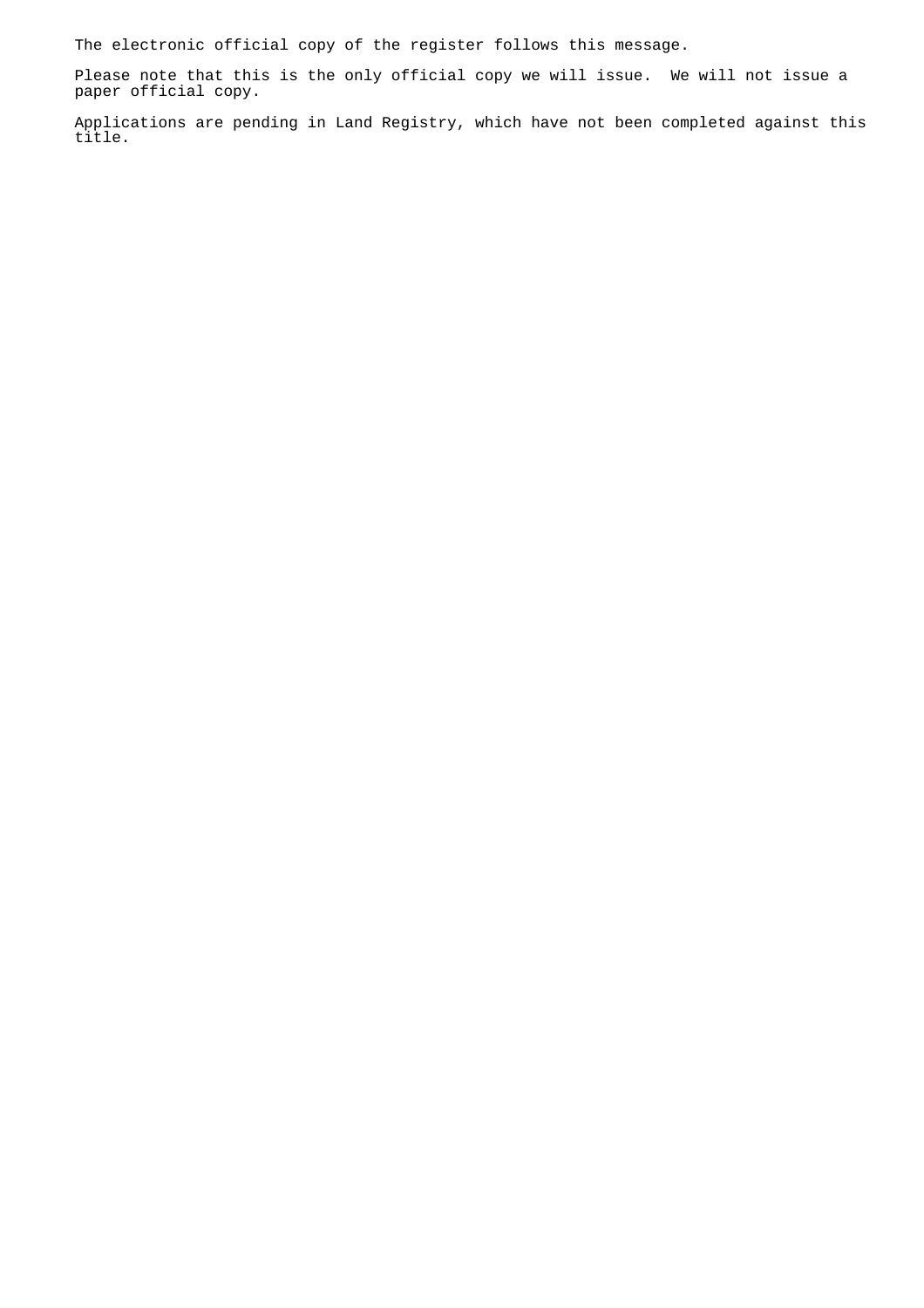**Land Registry** 



Official copy of register of **title** 

Title number MS228942 Edition date 05.04.2016

- This official copy shows the entries on the register of title on 09 MAY 2016 at 10:19:43.
- $-$  This date must be quoted as the "search from date" in any official search application based on this copy.
- $-$  The date at the beginning of an entry is the date on which the entry was made in the register.
- Issued on 03 Jun 2016.
- Under s.67 of the Land Registration Act 2002, this copy is admissible in evidence to the same extent as the original.
- This title is dealt with by Land Registry, Birkenhead Office.

### A: Property Register

This register describes the land and estate comprised in the title.

MERSEYSIDE : LIVERPOOL

1 (24.09.1985) The Freehold land shown edged with red on the plan of the above Title filed at the Registry and being 2 Moorfields, Liverpool (L2 2BS).

NOTE: As to the land tinted blue on the title plan the existing railway tunnel passing beneath together with three metres of the subsoil surrounding the said tunnel measured from the outer casting thereof and the subsoil beneath such tunnel and surrounding subsoil are excluded from the title.

- 2 Agreement dated 28 November 1940 relates to rights of light affecting the land tinted pink on the title plan. By a Deed dated 26 January 1982 made between (1) Liverpool City Council (2) The British Land Company PLC and (3) Clarendon Property Company Limited and said Agreement was expressed to be modified as therein mentioned.
- 3 The land has the benefit of the rights granted by but is subject to the rights reserved by the Transfer dated 28 March 1980 referred to in the Charges Register.
- 4 The Transfer dated 28 March 1980 referred to in the Charges Register contains a provision as to user of adjoining land.
- 5 The land has the benefit of the following rights granted by but is subject to the following rights reserved by the Transfer dated 19 September 1985 referred to in the Charges Register:-

"There are included in this Transfer for the benefit of the Property and each and every part thereof the rights set out in the Second Schedule BUT there are excepted and reserved thereout the exceptions and reservations set out in part one of the Third Schedule hereto

THE SECOND SCHEDULE

The Rights hereby granted

(A) The free right of access at all times with or without vehicles for all tenantly purposes in common with all others similarly entitled over and along the access road shown coloured brown on the said plan until such time as it is adopted and dedicated for public use by the relevant Authority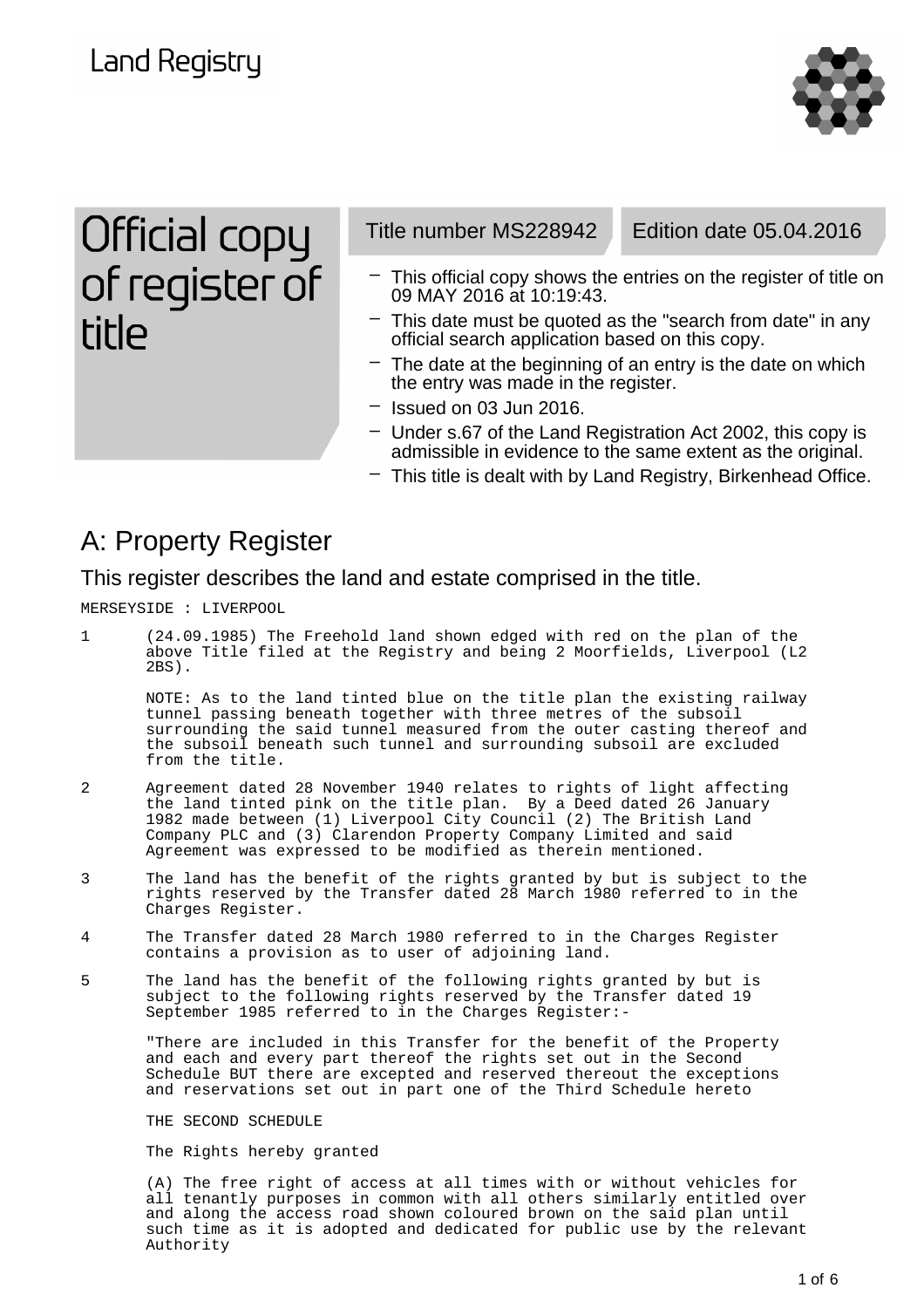## A: Property Register continued

(B) A right of way at all times and for all purposes in common with all others similarly entitled over and along the footpaths shown coloured green on the plan annexed hereto until such time as it is adopted and dedicated for public use by the relevant Authority

(C) The right to free and uninterrupted passage of water steam soil air gas electricity telephone and telex communications and all other services from and to any part of any adjoining or neighbouring property now or hereafter belonging to the Council through the pipes sewers conduits cables wires ducts channels and drains which are now or may within a period of eighty years from the date hereof be in upon or under such adjoining or neighbouring property

THE THIRD SCHEDULE

Part One

Exceptions and Reservations

(a) Unto the Council its lessees and assigns the full and free right to erect build rebuild and/or alter as it may think fit at any time and from time to time any buildings or bays or projections to buildings on any land adjoining the property hereby transferred ("the Property" and/or on the opposite sides of the adjoining streets and access way

(B) the free and uninterrupted passage and running of water steam soil air gas and electricity telephone and telex communications and all other services from other buildings and land adjoining or near to the Property in and through the pipes sewers conduits cables wires ducts and drains commonly used for those purposes which are now or may within eighty years from the date hereof be upon in or under the Property the Council making good as soon as practicable all damage occasioned in enjoyment or arising out of such right and indemnifying the Purchaer and its tenants and sub-tenants against all loss thereby occasioned"

6 The Transfer dated 19 September 1985 referred to in the Charges Register contains the following provision:-

"It is hereby agreed and declared that this Transfer shall not operate to grant by way of implication or otherwise any estate right interest easement or quasi-easement over or in respect of any adjoining or neighbouring lands belonging to or to belong to the Council except as expressly granted by this Transfer"

- 7 (11.10.1996) The number 17 in blue on the title plan is no longer of any significance and should be ignored since the entry in the register which gave rise to this reference has been cancelled.
- 8 (18.06.2001) The land edged and numbered 1,2,3 and 4 in blue on the title plan are no longer of any significance and should be ignored since the entries in the register which gave rise to the references have been cancelled.
- 9 (26.04.2012) The numbers 11, 12, 16, 23 and 30 on the title plan are no longer of any significance and should be ignored since the entries in the register which gave rise to the references have been cancelled.

## B: Proprietorship Register

This register specifies the class of title and identifies the owner. It contains any entries that affect the right of disposal.

### Title absolute

- 1 (31.03.2014) PROPRIETOR: MILER SERVICES LIMITED (incorporated in Isle of Man) of 14 Albert Street, Douglas, Isle Of Man, IM1 2QA.
- 2 (31.03.2014) The price stated to have been paid on 21 March 2014 was £3,000,000.
- 3 (31.03.2014) A Transfer dated 21 March 2014 made between (1) MCR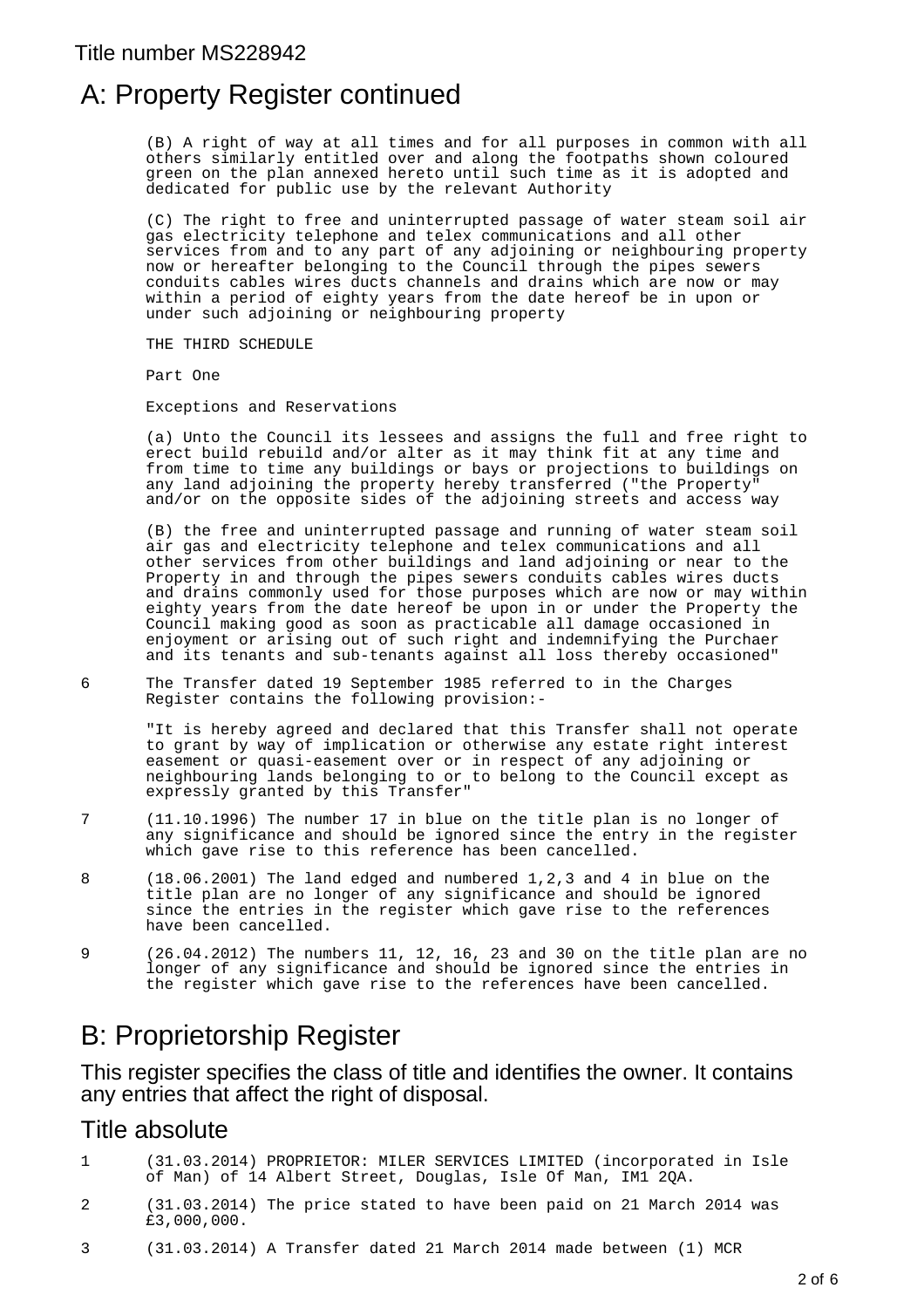### B: Proprietorship Register continued

Estates Limited and (2) Miler Services Limited contains purchaser's personal covenants.

NOTE: Copy filed.

- 4 (31.03.2014) The Transfer to the proprietor contains a covenant to observe and perform the covenants referred to in the Charges Register and of indemnity in respect thereof.
- 5 (19.12.2014) RESTRICTION: No disposition of the registered estate by the proprietor of the registered estate is to be registered without a written consent signed by the proprietor for the time being of the Charge dated 28 November 2014 in favour of Shanghai Commercial Bank Limited referred to in the Charges Register.

# C: Charges Register

This register contains any charges and other matters that affect the land.

1 The land is subject to the rights reserved by a Deed dated 28 March 1980 made between (1) British Railways Board and (2) Liverpool City Council.

NOTE: Copy filed under MS120516.

2 A Transfer of the land tinted brown and tinted blue on the title plan dated 28 March 1980 made between (1) British Railways Board and (2) The Liverpool City Council contains restrictive covenants.

NOTE: Copy filed under MS120516.

3 A Transfer of the land in this title dated 19 September 1985 made between (1) Liverpool City Council and (2) Clarendon Property Company Limited contains the following covenants:-

"The Purchaser HEREBY COVENANTS with the Council to the intent that the burden of this covenant may run with and bind the Property and every part thereof and to the intent that the benefit thereof may be annexed to and run with such part or parts of the Council's neighbouring land and estate as shall for the time being remain unsold by the Council or other the owners or owners for the time being thereof claiming under the Council otherwise than by a Conveyance or Conveyances on sale or shall from time to time have been sold by the Council or any person or persons claiming under it as aforesaid with the express benefit of this covenant to observe the stipulations following namely:

Not at any time to use or permit the Property or any part thereof to be used as a licensed betting office taxi hire office private numbers cinema club or sex shop"

- 4 The parts of the land affected thereby are subject to the leases set out in the schedule of leases hereto and to such rights of passage of water soil electricity gas and other matter or service rights of way rights of user of toilets rights in respect ot emergency escape rights in respect of a name board and rights in respect of parking spaces and other rights as are granted by these lease. In addition to the said rights certain leases grant the exclusive right to use specified car parking spaces as more particularly described in the schedule of leases.
- 5 (19.12.2014) REGISTERED CHARGE dated 28 November 2014.
- 6 (19.12.2014) Proprietor: SHANGHAI COMMERCIAL BANK LIMITED (incorporated in Hong Kong) of 65 Cornhill, London EC3V 3NB.
- 7 (16.03.2015) UNILATERAL NOTICE affecting plot 427 (fourth floor) in respect of a contract for sale dated 13 February 2015 made between (1) Miler Services Limited (2) Rong Feng and XI Zhang and (3) G-Suits Holdings Limited.

#### NOTE: Copy filed.

8 (16.03.2015) BENEFICIARY: Rong Feng and XI Zhang of Care of Lee & Kan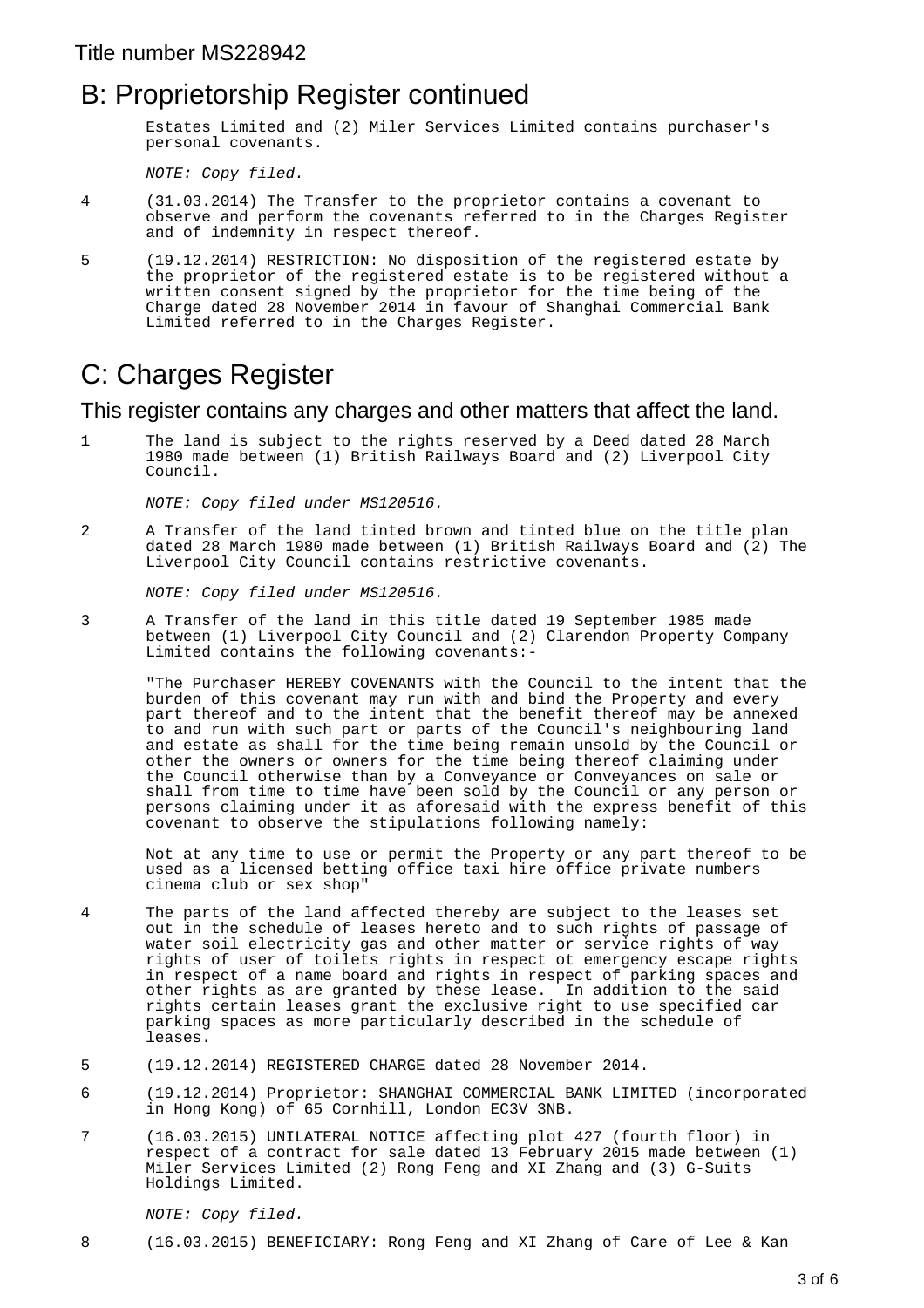### C: Charges Register continued

Solicitors, 2F National House, 60-66 Wardour Street, London W1F 0TA.

9 (16.03.2015) UNILATERAL NOTICE affecting Unit 212 (second floor) in respect of a contract for sale dated 16 December 2014 made between (1) Miler Services Limited and (2) Tong Yuen King Jenny and Kwok Wai Fung.

NOTE: Copy filed.

- 10 (16.03.2015) BENEFICIARY: Tong Yuen King Jenny and Kwok Wai Fung of care of Lee & Kan Solicitors, 2F National House, 60-66 Wardour Street, London W1F 0TA.
- 11 (16.03.2015) UNILATERAL NOTICE affecting Unit 221 (second floor) in respect of a contract for sale dated 18 February 2015 made between (1) Miler Services Limited and (2) Sio Peng Lam.

NOTE: Copy filed.

- 12 (16.03.2015) BENEFICIARY: Sio Peng Lam of Care of Lee & Kan Solicitors, 2F National House, 60-66 Wardour Street, London W1F 0TA.
- 13 (16.03.2015) UNILATERAL NOTICE affecting Unit 224 (second floor) in respect of a contract for sale dated 3 March 2015 made between (1) Miler Services Limited and (2) Kin Leung Dick Wong and Mei Po Bo Bo Kwok.

NOTE: Copy filed.

- 14 (16.03.2015) BENEFICIARY: Kin Leung Dick Wong and Mei Po Bo Bo Kwok of Care of Lee & Kan Solicitors, 2F National House, 60-66 Wardour Street, London W1F 0TA.
- 15 (24.04.2015) UNILATERAL NOTICE affecting Unit 403 (second floor) in respect of a contract for sale dated 21 April 2015 made between (1) Miler Services Limited (2) Ma Wen-Hsing and (3) G-Suite Holdings Limited.

NOTE: Copy filed.

- 16 (24.04.2015) BENEFICIARY: Ma Wen-Hsing of care of Lee & Kan Solicitors, 2F National House, 60-66 Wardour Street, London W1F 0TA.
- 17 (01.06.2015) Agreement for sale affecting Units 301 to 306, 308-316 and 319 to 321 dated 1 June 2015 in favour of Wickshaw Limited.

NOTE:-Copy filed.

18 (27.07.2015) UNILATERAL NOTICE affecting Units 307, 317, 318, 322-334 in respect of a Sale and Purchase Agreement dated 22 July 2015 made between (1) Miler Services Limited and (2) Westhirst Limited.

NOTE: Copy filed.

- 19 (27.07.2015) BENEFICIARY: Westhirst Limited care of Lee & Kan Solicitors, 2F National House, 60-66 Wardour Street, London W1F 0TA.
- 20 (31.07.2015) UNILATERAL NOTICE affecting Unit 202, Floor 2, 2 Moorfields in respect of a Sale and Purchase Agreement dated 28 July 2015 made between (1) Miler Services Limited and (2) Michelle Tang.

NOTE: Copy filed.

- 21 (31.07.2015) BENEFICIARY: Michelle Tang care of Lee & Kan Solicitors, 2F National House, 60-66 Wardour Street, London, W1F 0TA.
- 22 (31.07.2015) UNILATERAL NOTICE affecting Unit 201, Floor 2, 2 Moorfields in respect of a Sale and Purchase Agreement dated 28 July 2015 made between (1) Miler Services Limited (2) Michelle Tang and (3) G-Suite Holdings Limited.

NOTE: Copy filed.

- 23 (31.07.2015) BENEFICIARY: Michelle Tang care of Lee & Kan Solicitors, 2F National House, 60-66 Wardour Street, London, W1F 0TA.
- 24 (31.07.2015) UNILATERAL NOTICE affecting Unit 203, Floor 2, 2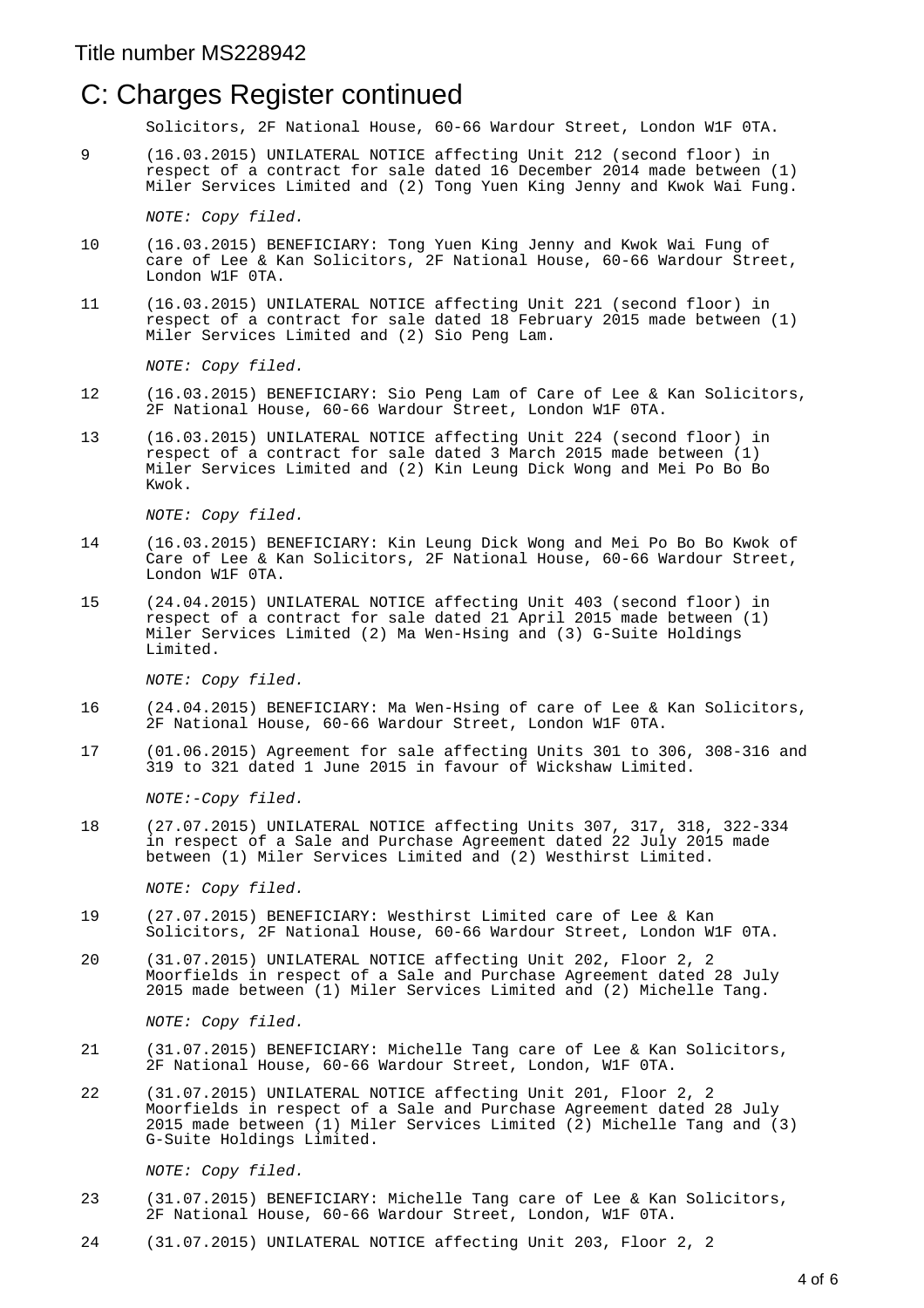### C: Charges Register continued

Moorfields in respect of a Sale and Purchase Agreement dated 28 July 2015 made between (1) Miler Services Limited and (2) Fu Ming Tang.

NOTE: Copy filed.

- 25 (31.07.2015) BENEFICIARY: Fu Ming Tang care of Lee & Kan Solicitors, 2F National House, 60-66 Wardour Street, London, W1F 0TA.
- 26 (31.07.2015) UNILATERAL NOTICE affecting Unit 204, Floor 2, 2 Moorfields in respect of a Sale and Purchase Agreement dated 28 July 2015 made between (1) Miler Services Limited and (2) Michelle Tang.

NOTE: Copy filed.

- 27 (31.07.2015) BENEFICIARY: Michelle Tang care of Lee & Kan Solicitors, 2F National House, 60-66 Wardour Street, London, W1F 0TA.
- 28 (31.07.2015) UNILATERAL NOTICE affecting Unit 205, Floor 2, 2 Moorfields in respect of a Sale and Purchase Agreement dated 28 July 2015 made between (1) Miler Services Limited and (2) Michelle Tang.

NOTE: Copy filed.

- 29 (31.07.2015) BENEFICIARY: Michelle Tang care of Lee & Kan Solicitors, 2F National House, 60-66 Wardour Street, London, W1F 0TA.
- 30 (04.08.2015) UNILATERAL NOTICE affecting Unit 207, Floor 2 in respect of a Sale & Purchase Agreement dated  $31$  July 2015 made between  $(1)$ Miler Services Limited (2) Fu Ming Tang (3) G-Suite Holdings Limited.

NOTE: Copy filed.

- 31 (04.08.2015) BENEFICIARY: Fu Ming Tang of C/O Lee & Kan Solicitors, 2F National House, 60-66 Wardour Street, London W1F 0TA.
- 32 (05.08.2015) UNILATERAL NOTICE affecting Unit 206, Floor 2 in respect of a Sale & Purchase Agreement dated 4 August 2015 made between (1) Miler Services Limited and (2) FU Ming Tang.

NOTE: Copy filed.

- 33 (05.08.2015) BENEFICIARY: Fu Ming Tang care of Lee & Khan Solicitors, 2F National House, 60-66 Wardour Street, London W1F 0TA.
- 34 (13.08.2015) UNILATERAL NOTICE affecting unit 209, Floor 2, 2 Moorfields in respect of a Sale & Purchase Agreement dated 10 August 2015 made between (1) Miler Services Limited (2) Fu Ming Tang and (3) G-Suite Holdings Limited.

NOTE: Copy filed.

- 35 (13.08.2015) BENEFICIARY: FU MING TANG care of Lee & Kan Solicitors, 2F National House, 60-66 Wardour Street, London W1F 0TA.
- 36 (13.08.2015) UNILATERAL NOTICE affecting Unit 405 (fourth floor) in respect of a Sale and Purchase Agreement dated 10 August 2015 made between (1) Miler Services Limited and (2) Ma Wen-Hsing.

NOTE: Copy filed.

- 37 (13.08.2015) BENEFICIARY: Ma Wen-Hsing care of Lee & Kan Solicitors, 2F National House, 60-66 Wardour Street, London, W1F 0TA.
- 38 (16.10.2015) UNILATERAL NOTICE affecting Unit 208, 2F, 2 Moorfields, Liverpool in respect of a Contract for Sale dated 14 October 2015 made between (1) Miler Services Limited and (2) Hing Lan Betty Chan, Kin Ming Leung (also known as Kin Ming Kenneth Leung), Kai Wei Kenric Leung and Kai Jia Gavin Leung.

NOTE: Copy filed.

39 (16.10.2015) BENEFICIARY: Hing Lan Betty Chan, Kin Ming Leung (Also Known As Kin Ming Kenneth Leung), Kai Wei Kenric Leung and Kai Jia GAvin Leung care of Lee & Kan Solicitors, 2F National House, 60-66 Wardour Street, London W1F 0TA.